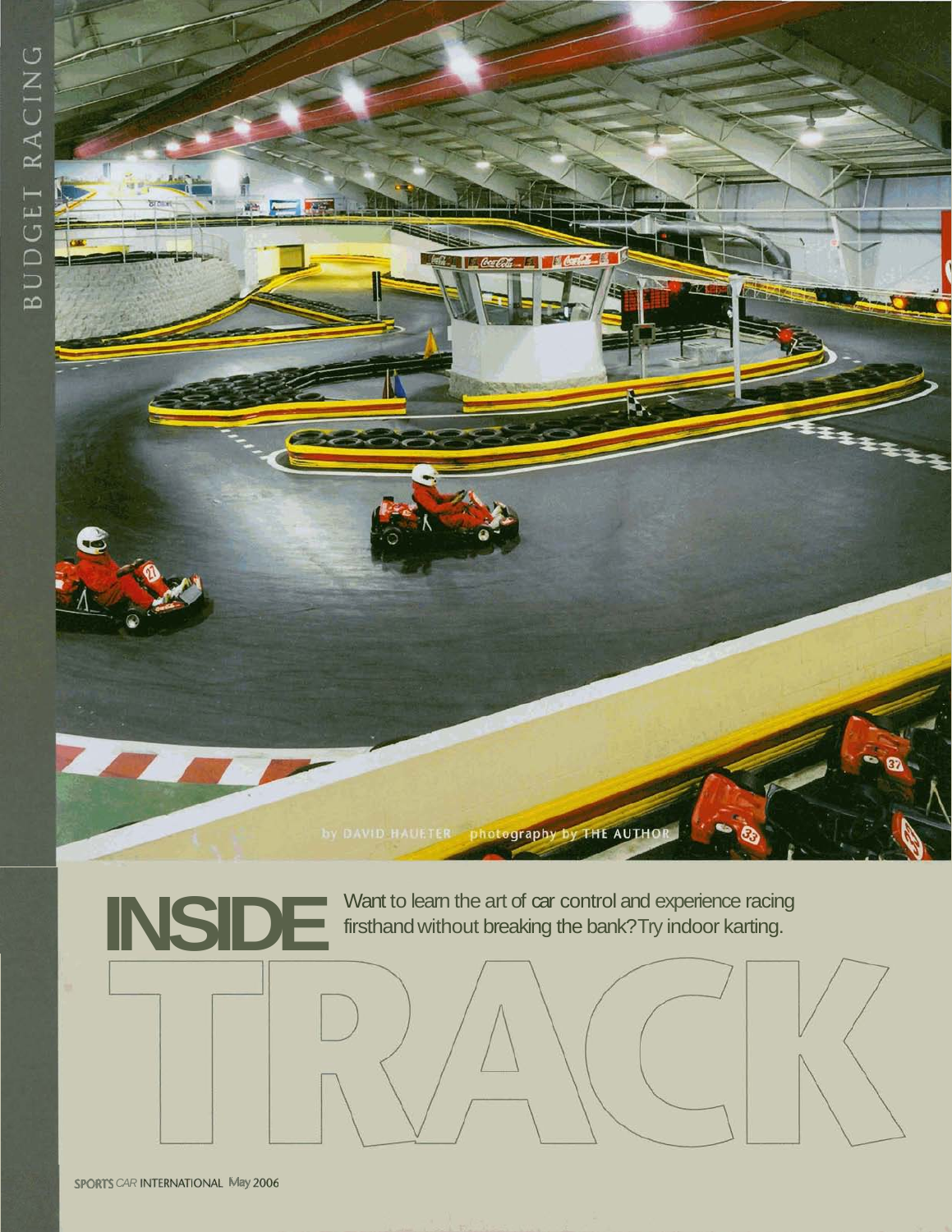**I I** you took a poll of the world's top 50 professional race-car drivers, chances are that most of them got started in **karts**. Karting is the first rung on the ladder to proprofessional race-car drivers, chances are that most of them got started in karts. fessional motorsports today. With the increasing popularity of karting on these shores, particularly indoor karting, the sport is becoming more accessible than ever.

Indoor karting facilities are springing up in ever-increasing numbers around the U.S., and typically consist of one or two indoor road-course tracks that, like real racetracks, vary in their complexity and layout. To get the firsthand experience, we visited F1 Boston in Massachusetts, which is considered by many to be the benchmark indoor facility in North America. The creation of pro racer R.J. Valentine, F1 Boston is a long way from the local dirt oval, with two indoor tracks that are supported by a restaurant, game rooms and meeting rooms for corporate customers.

In what is typical of many of the indoor karting facilities around the country, F1 Boston has different options available, depending on whether you want to just experience it once, or get involved in competition on a consistent basis. For \$35, any-<br>petition on a consistent basis. For \$35, any-<br>one over the age of 18 can walk in off the<br>street and compete in a 10-15 lap race—all one over the age of 18 can walk in off the street and compete in a 10-15 lap race—all

that's required is a valid driver's license. For those that want to do it more seriously, F1 Boston offers competitive adult leagues, as well as racing schools for younger drivers.

We paid \$200 to compete in a four-hour competitive enduro with an entry list of eight teams and three or four drivers per kart. F1 Boston provides a helmet, neck brace and racing suit, and drivers must go through an orientation session on kart operation and track rules.

Like many karting facilities around the U.S., F1 Boston uses a RIMO chassis with a Honda engine that puts out 6.5 horsepower, has only one gear and can achieve speeds of up to 40 mph. **Karts** have no suspension besides the air in the tires and the flex of the chassis. The seat is around 1.5 inches off the ground, which keeps the center of gravity low and cornering forces high. There is no seat belt or racing harness; the driver is held in place by a tight, deep bucket seat and straddles the steering column, operating the brake pedal with the left foot and the throttle with the right.

Once you're wedged into the seat, it takes some time to get comfortable going fast in a kart. For one thing, you're using your left foot to brake, so you have to get used to modulating the brake pedal cor-

rectly. It's best to wear thin-soled, flexible sneakers or a good pair of driving shoes if you have them. With no power steering, karting is also a workout for your arms if you spend more than 15-20 minutes driving. We saw more than one driver leaving the enduro with blistered palms from wrestling with the steering wheel, so you may want to wear a good pair of racing gloves.

The cliche "handles like a kart" is something we've all heard before and after driving one, you'll know why. Steering response is immediate; a kart can change direction much more quickly than a road car. Smooth steering inputs are essential.

Of course, that direct connection with the track is also what makes karting such a great learning experience. "I attribute a lot of my talent today from karting," says professional sports-car racer Terry Borcheller. 'The relationship of your butt to the track is immediate, so it doesn't get any better for developing that seat-of-the-pants feel."

**T T** he enduro we entered had a field of drivers that had all done this before to some degree. Some guys were there simply to have a good time, while othdrivers that had all done this before there simply to have a good time, while others were league regulars and were serious about winning. Just like in real racing, there